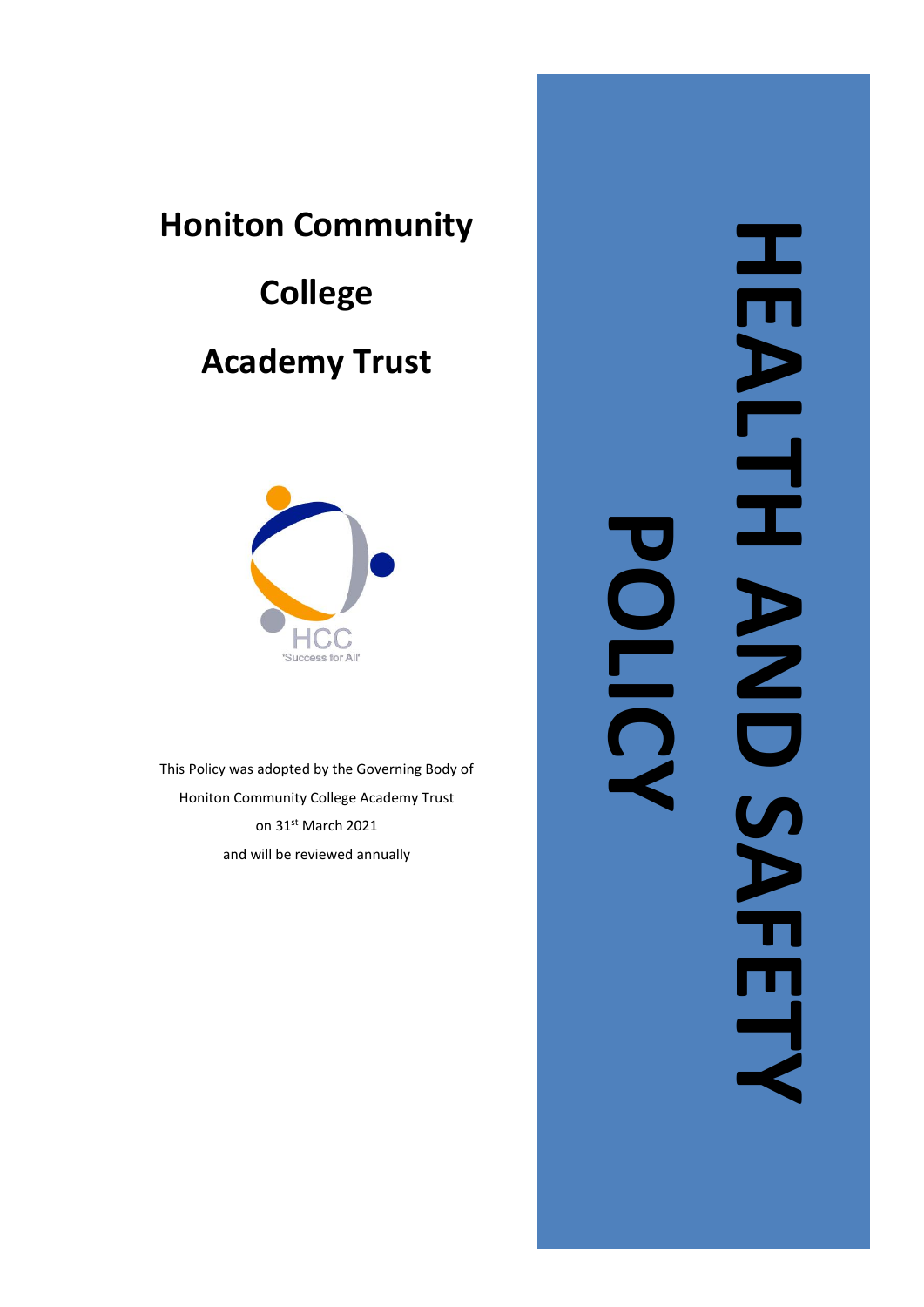# **CONTENTS**

| The Duties of Heads of Departments/Supervisory Staff/Subject Leaders 4 |  |
|------------------------------------------------------------------------|--|
|                                                                        |  |
|                                                                        |  |
|                                                                        |  |
|                                                                        |  |
|                                                                        |  |
|                                                                        |  |
|                                                                        |  |
|                                                                        |  |
|                                                                        |  |
|                                                                        |  |
|                                                                        |  |
|                                                                        |  |
|                                                                        |  |
|                                                                        |  |
|                                                                        |  |
|                                                                        |  |
|                                                                        |  |
|                                                                        |  |
|                                                                        |  |
|                                                                        |  |
|                                                                        |  |
|                                                                        |  |
|                                                                        |  |
|                                                                        |  |
|                                                                        |  |
|                                                                        |  |
|                                                                        |  |
|                                                                        |  |
|                                                                        |  |
|                                                                        |  |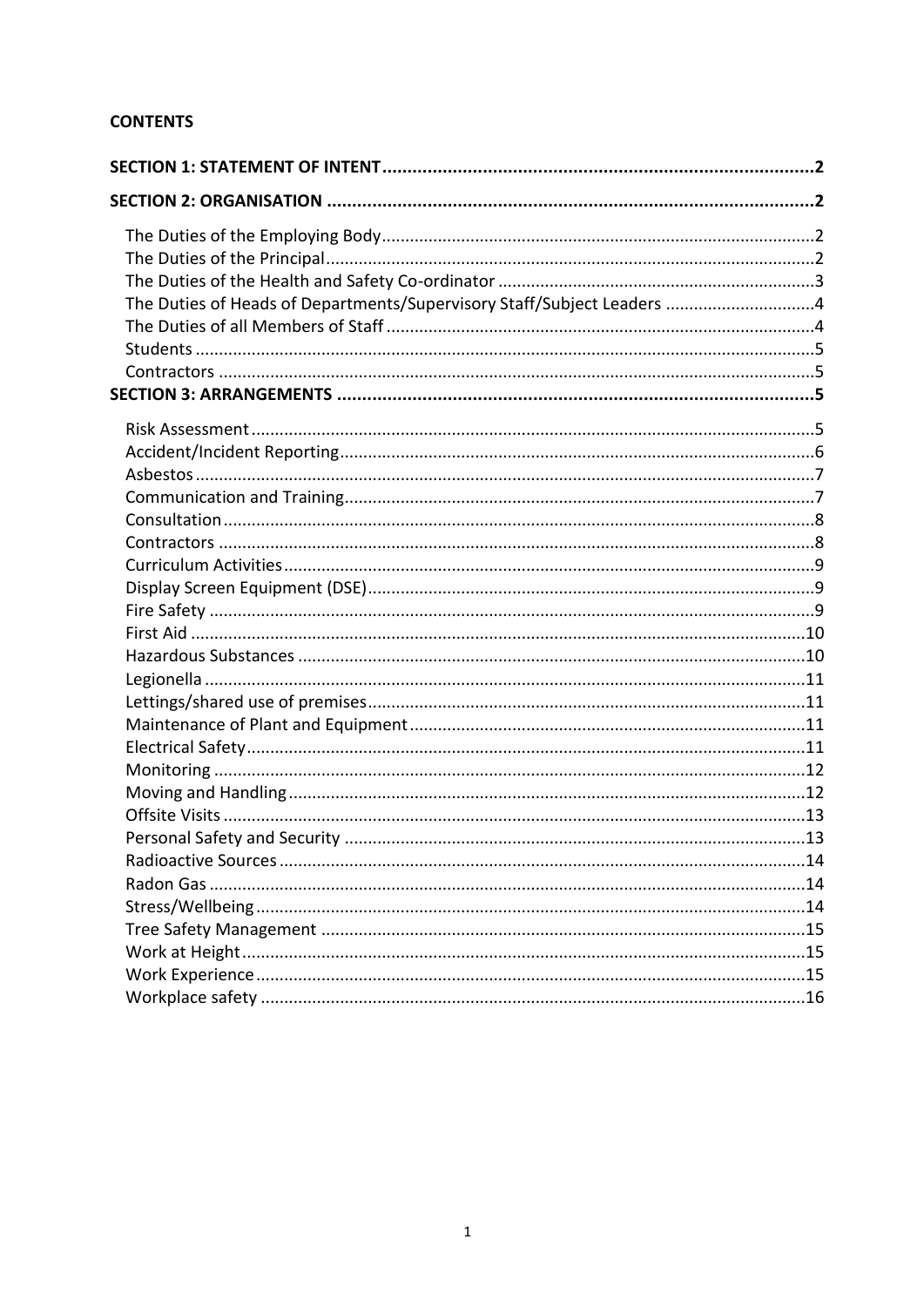#### <span id="page-2-0"></span>**SECTION 1: STATEMENT OF INTENT**

The Governing Body of Honiton Community College will strive to achieve the highest standards of health, safety and welfare consistent with their responsibilities under the Health and Safety at Work etc Act 1974 and other statutory and common law duties.

This statement sets out how these duties will be conducted and includes a description of the academy's organisation and arrangements for dealing with different areas of risk. Section 2 will establish specific responsibilities at all levels of the academy's organisation. Section 3 will outline the specific arrangements put in place to manage these areas of risk and hence to meet the academy's obligations under the law.

This policy will be brought to the attention of all members of staff through staff induction process and shared via the staff policies SharePoint site.

This policy statement and the accompanying organisation and arrangements will be reviewed at least annually.

| Health & Safety Co-ordinator:    | Jessie Hay (Director of Finance and Resources) |
|----------------------------------|------------------------------------------------|
| Premises Manager:                | Mick Robson                                    |
| Educational Visits Co-ordinator: | Glenn Smith (Principal)                        |

#### <span id="page-2-1"></span>**SECTION 2: ORGANISATION**

#### <span id="page-2-2"></span>**The Duties of the Employing Body**

- To produce and regularly review the Health & Safety Policy for the academy. This policy will reflect the requirements of the Health and Safety at Work etc Act 1974 by outlining arrangements to ensure, so far as is reasonably practicable, the health, safety and wellbeing of staff, students and others affected by the organisation
- To monitor both compliance with, as well as the effectiveness of, this policy
- To provide adequate resources to meet the academy's legal responsibilities as well as compliance with this policy
- To assist the employing body in discharging its legal obligations, the academy has appointed the Health & Safety Service as its 'competent person' as defined by the Management of Health and Safety at Work Regulations 1999
- The specific arrangements adopted will be guided by the Health & Safety Service's Health & Safety Arrangements Notes for Academies.

# <span id="page-2-3"></span>**The Duties of the Principal**

The Principal has day-to-day responsibility for health and safety management and will take all reasonable practicable steps to secure the health and safety of students, staff and others using the academy premises or participating in academy sponsored activities.

In particular, the Principal will:

- Ensure that suitable and sufficient risk assessments of work activities are undertaken, that a written record of the significant findings of these assessments is kept and that these assessments are subject to regular review
- Co-operate with the governing body to ensure that this policy and its associated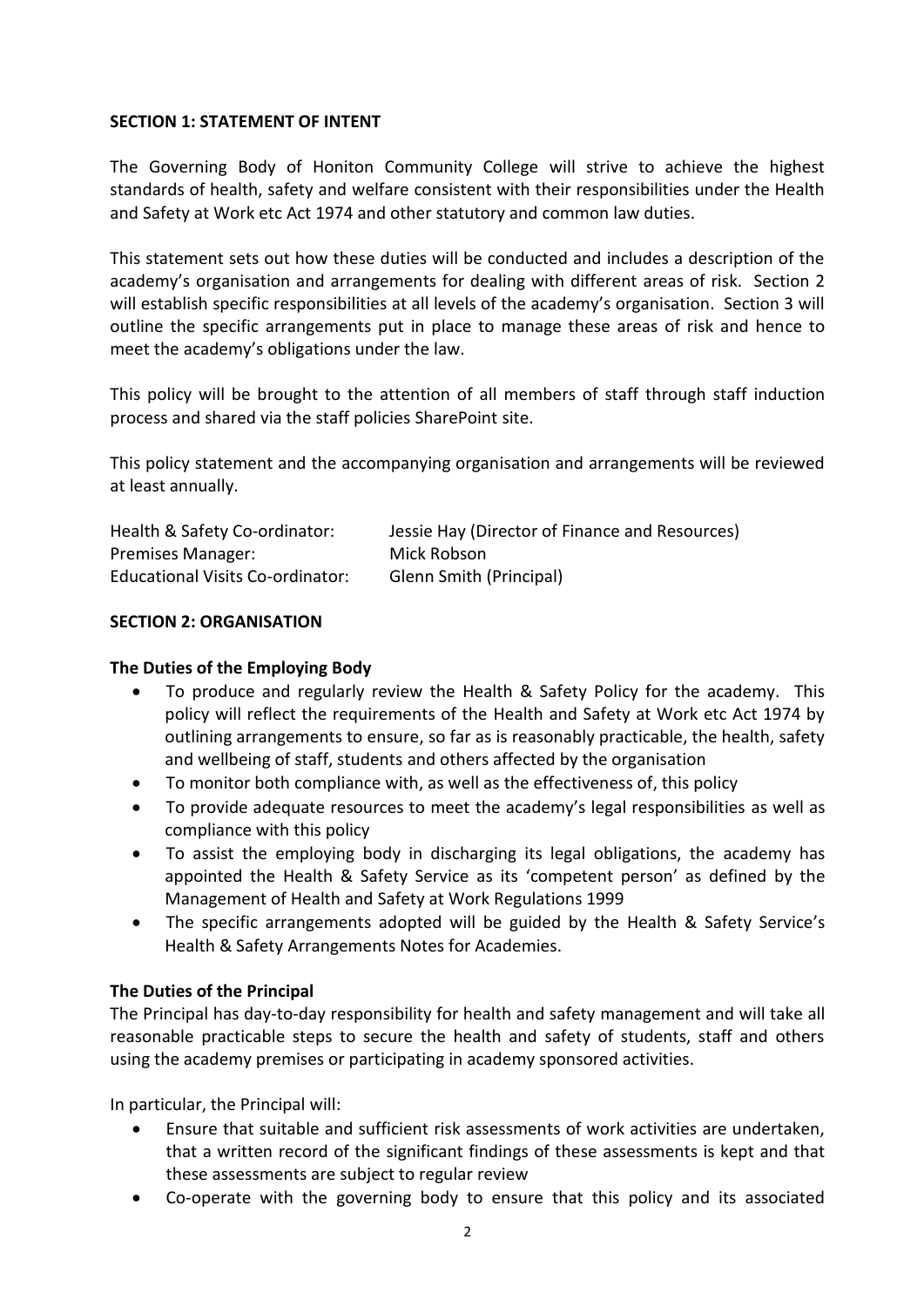arrangements are implemented and complied with

- Communicate the policy and other appropriate health and safety information to all relevant people including contractors
- Report to the governing body on health and safety performance and to monitor both compliance with, as well as the effectiveness of, this policy
- Ensure that the premises, plant and equipment are maintained in a safe and serviceable condition
- Report to the governing body any significant risks or policy requirements which cannot be met within the establishment's budget
- Identify the training needs of students and staff and hence ensure that all students and staff are competent to carry out their roles and are provided with adequate information, instruction and training
- Ensure consultation arrangements are in place for staff and their trade union representatives through the Joint Consultative Committee (JCC) and other communication methods.
- Monitor purchasing and contracting procedures to ensure health and safety is included in specifications and contract conditions
- Receive reports from enforcement officers and advisory bodies and, where appropriate, take relevant actions to address issues raised
- Promote a positive health and safety culture by leading by example
- Ensure the Academy follows the instructions/guidance of National Government in times of national emergency e.g. pandemics

Whilst overall responsibility for health and safety cannot be delegated the Headteacher may choose to delegate certain tasks to the Health & Safety Coordinator.

The role of Health & Safety Coordinator for the Academy has been delegated to the Director of Finance and Resources. Within departments this task is further delegated to the relevant Head of Faculty / Department or Team Leader.

# <span id="page-3-0"></span>**The Duties of the Health and Safety Co-ordinator**

The health and safety co-ordinator has the delegated task of assisting the Principal discharge their duties in relation to day-to-day health and safety management.

To do this the health and safety co-ordinator will:

- co-ordinate and manage the risk assessment process for the academy
- co-ordinate general workplace monitoring inspections and performance monitoring processes and report findings to the principal and governing body
- coordinate records of external inspections and maintenance to plant or facilities and ensure that remedial actions identified are either addressed without delay or brought to the attention of the governing body if funds are not available
- assist with the identification of training needs and training delivery across the academy to ensure that staff and students are adequately instructed
- collate accident and incident information and, when necessary, carry out accident and incident investigations
- arrange periodic health and safety audits and liaise with the Principal and governing body in relation to findings and any associated remedial actions
- chair and co-ordinate the meetings of the Health and Safety group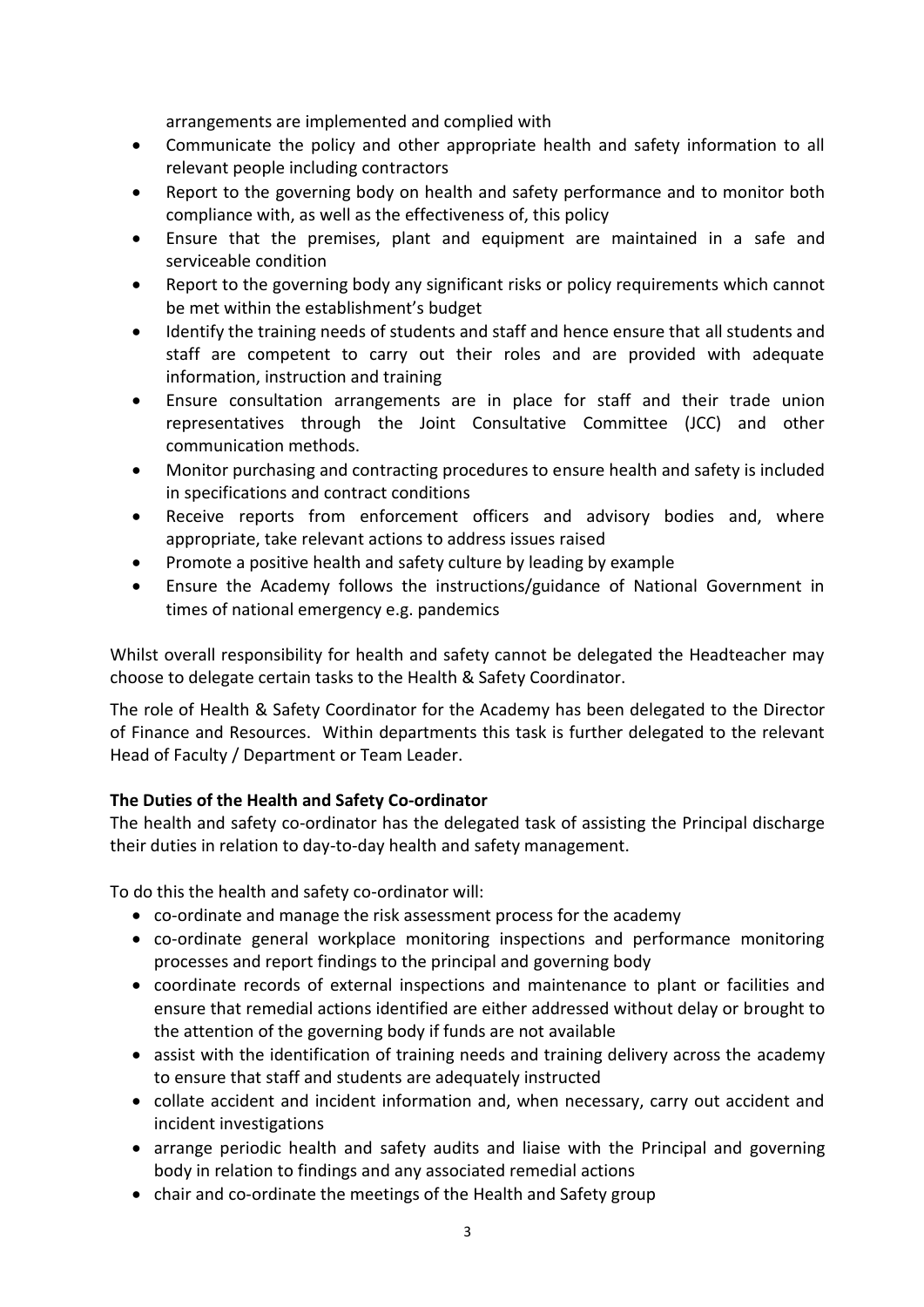- advise the Principal of situations or activities that are potentially hazardous to the health and safety of staff, students and visitors
- carry out any other devolved functions assigned by the Principal or the Academy

# <span id="page-4-0"></span>**The Duties of Heads of Departments/Supervisory Staff/Subject Leaders**

The Heads of Departments/Supervisory Staff/Team Leaders have specific delegated tasks in relation to health & safety management within their departments/subject areas.

They must ensure that:

- They apply the arrangements described in this health and safety policy to their own department or area of work, including the arrangements described in any associated guidance notes
- Staff under their control are aware of and follow any externally adopted health and safety guidance from sources such as CLEAPSS, HSE, AfPE etc.
- Risk assessments are undertaken for the work areas for which they are responsible and that identified control measures are implemented
- They ensure that appropriate safe working procedures are brought to the attention of all staff under their control and are enforced effectively
- They take appropriate action on health, safety and welfare issues referred to them, informing the health and safety co-ordinator / Principal any problems they are unable to resolve within the resources available to them
- They carry out regular inspections of their areas of responsibility and report / record these inspections to the health and safety co-ordinator or governing body
- They ensure the provision of sufficient information, instruction, training and supervision to enable staff and students to avoid hazards and contribute positively to their own health and safety
- all accidents (including near misses) occurring within their area of responsibility are promptly reported and investigated where appropriate

# <span id="page-4-1"></span>**The Duties of all Members of Staff**

Under the Health and Safety at work Act etc 1974 all employees have general health and safety responsibilities. All employees are obliged to take care of their own health and safety whilst at work along with that of others who may be affected by their actions. This also applies to volunteers who are under the control of the Academy.

Specifically, all employees have responsibility to:

- Take reasonable care for the health and safety of themselves and others in undertaking their work
- Comply with the academy's health and safety policy arrangements at all times
- Report all accidents and incidents in line with the reporting procedure
- Co-operate with college management on all matters relating to health and safety
- Not intentionally interfere with or misuse any equipment or fittings provided in the interests of health safety and welfare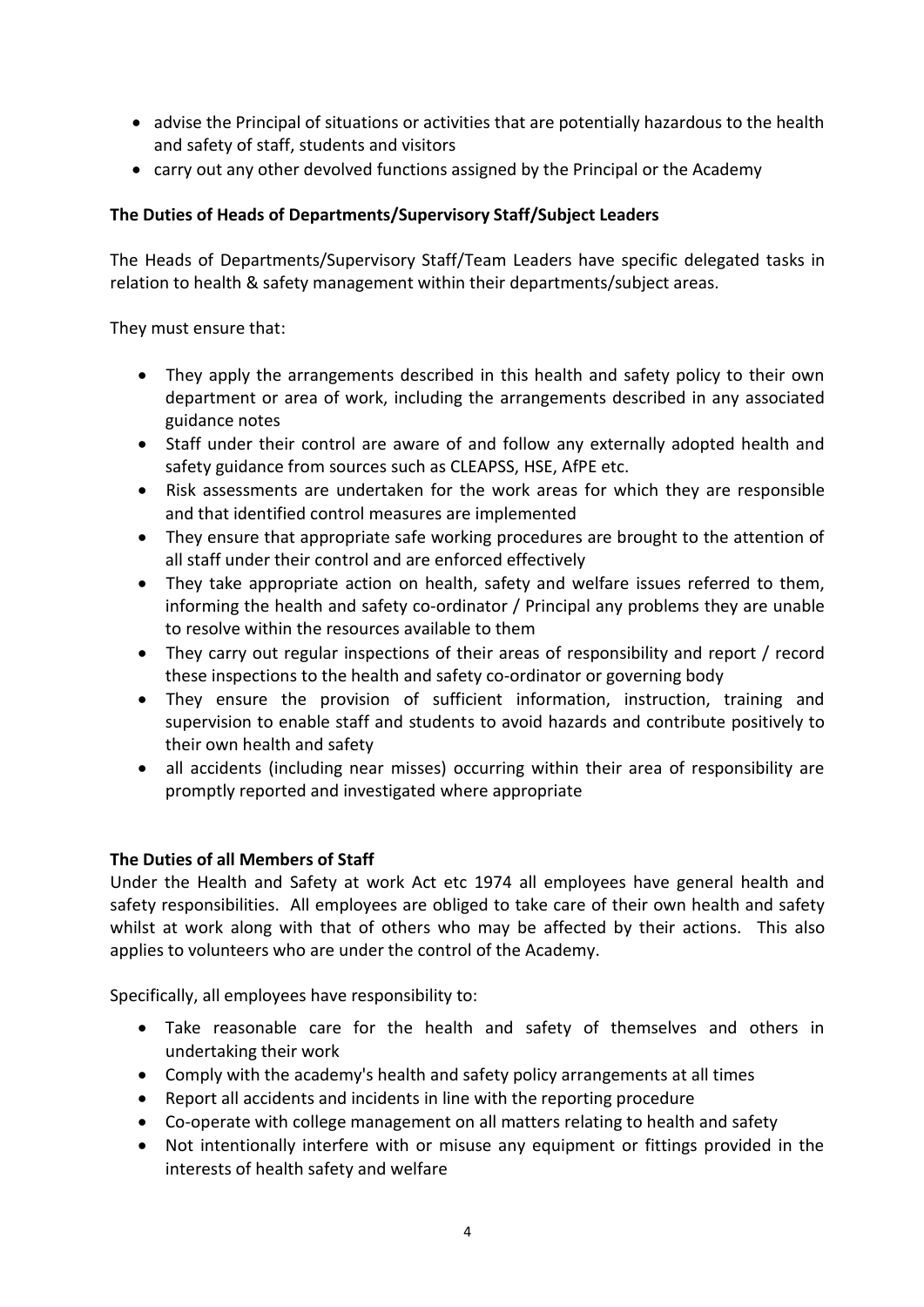- Report all defects in the condition of premises or equipment and any health and safety concerns immediately to their line manager
- Ensure that they only use equipment or machinery that they are competent / have been trained to use
- Make use of all necessary control measures and personal protective equipment provided for safety or health reasons

### <span id="page-5-0"></span>**Students**

Students, in accordance with their age and aptitude, are expected to:

- To exercise personal responsibility for the health and safety of themselves and others
- To observe standards of behaviour and dress consistent with safety and/or hygiene
- To observe all the health and safety rules of the academy and, in particular, the instructions of staff given in an emergency
- Not wilfully misuse, neglect or interfere with facilities or equipment provided for their and others' health and safety

#### <span id="page-5-1"></span>**Contractors**

All contractors who work on the academy premises are required to identify and control any risks arising from their activities and inform the principal of any risk that may affect the staff, students and visitors.

All contractors must be aware of this policy and the associated emergency procedures and comply with these requirements at all times.

In instances where the contractor creates hazardous conditions and refuses to eliminate them or take measures to make them safe, the principal will take such actions as are necessary to prevent staff, students and visitors being put at risk from injury.

#### <span id="page-5-2"></span>**SECTION 3: ARRANGEMENTS**

The specific arrangements adopted by the academy are guided by the Health & Safety Arrangements Notes provided by the Health & Safety Service. Details of these arrangements can therefore be found in the Arrangements Notes which can be accessed via the OSHENS system Document Library.

The Academy also has a subscription to CLEAPSS via the Health & Safety Service. CLEAPSS guidance has been adopted to guide arrangements in Science, D&T and Art.

In addition the following publications have been adopted to guide arrangements for safety in specific curriculum areas:

• Safe Practice in Physical Education and School Sport' Association of Physical Education 'AfPE' <http://www.afpe.org.uk/>

#### <span id="page-5-3"></span>**Risk Assessment**

The underlying process which informs safety management is risk assessment. Assessments of significant risks will be made with those persons responsible for the activity/area affected and the significant findings of these decisions will be recorded in writing. This will be achieved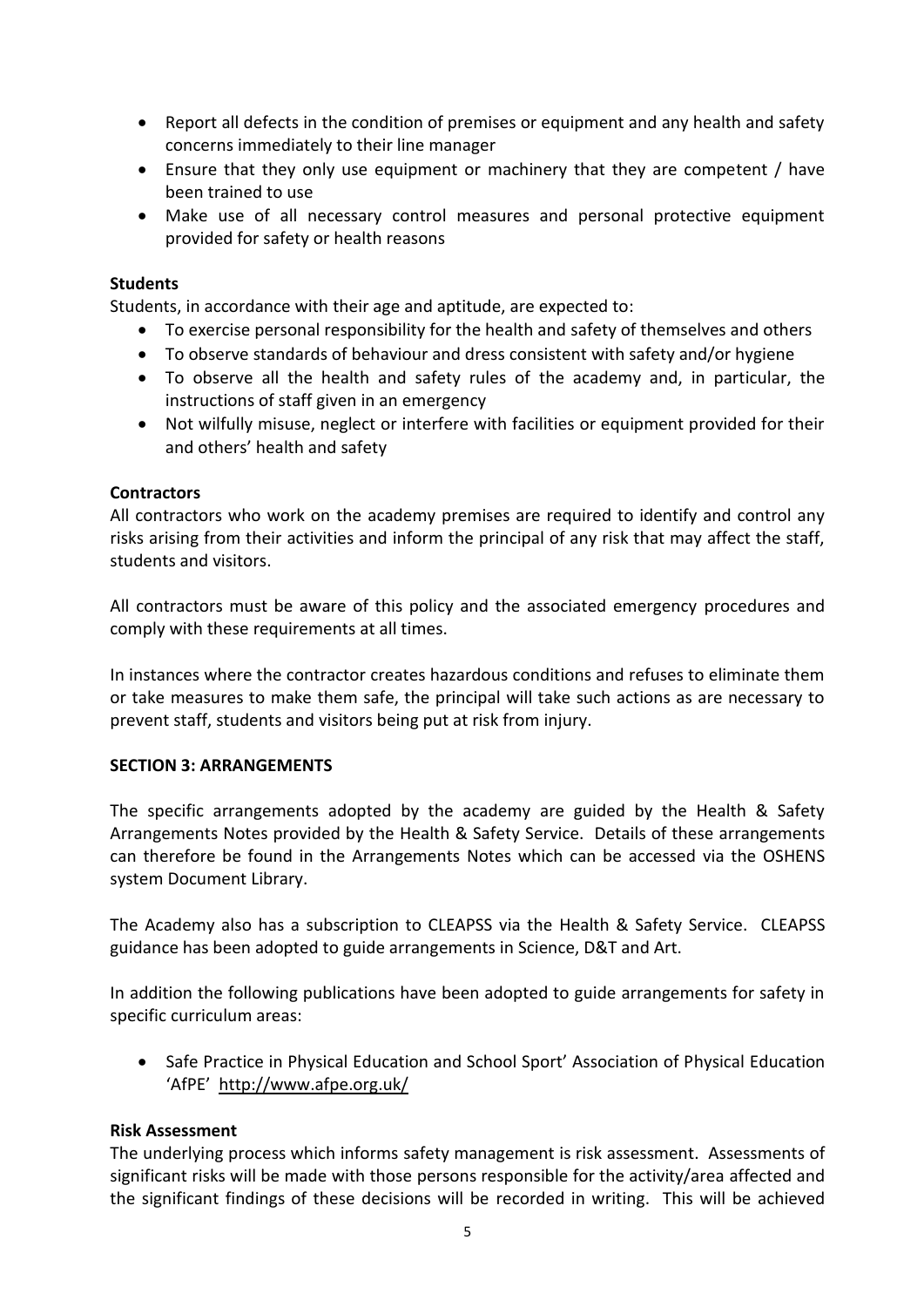principally by amending and adopting the model risk assessments provided by the Health & Safety Service. Specifically the model risk assessments amended and adopted in order to identify suitable risk control measures will be as follows. These risk assessments are reviewed by the Health and Safety group at least annually:

- HT1 (COSHH, Fire, Lone Working, Working at Height)
- HT2 (Building Site Safety, Cleaning, Caretaking and Maintenance, Manual Handling)
- HT3 (First Aid, Kiln and Security Safety)
- HT4 (Driving on Academy Business, Glazing, ICT Areas)
- HT5 (Department Specific Art and Pottery, D&T, Food Tech, Drama)
- HT6 (Department Specific PE and Science)

Where model risk assessments do not address all the significant hazards of the academy, the RAA01 format will be used to record the significant findings of risk assessment decisions.

Risk assessments are available for all staff to view and are held centrally in the Health and Safety Share Point site. Wherever possible, affected staff will be included in the risk assessment process. Staff and other affected parties will be briefed in the risk assessment findings.

Risk assessment records will be reviewed either annually or every 3 years depending upon the levels of risk. This will be identified on the RAA model risk assessments.

For full details relating to risk assessment arrangements, reference should be made to the HSA47 Arrangements Note.

Other arrangements in alphabetical order:

#### <span id="page-6-0"></span>**Accident/Incident Reporting**

All accidents must be reported to the Health and Safety Co-ordinator using the online accident form. Those accidents to students and members of the public which are work related, in that they have arisen out of a material defect or organisational failure, must be reported by entering accident details onto the OSHENS on-line accident reporting system.

All employee accidents must be reported to the Health and Safety Co-ordinator using the online accident form and by entering accident details onto the OSHEBS on-line accident reporting system.

The health and safety co-ordinator will present an overview of accident statistics to the governing body (resources committee) and the health and safety group.

Parents / carers will be notified immediately of all major injuries.

Accidents will be monitored for trends and a report made to the governing body.

The Health and Safety Co-ordinator will investigate accidents and take remedial steps to avoid similar instances recurring.

All accidents which fall within the scope of the Reporting of Diseases Injuries and Dangerous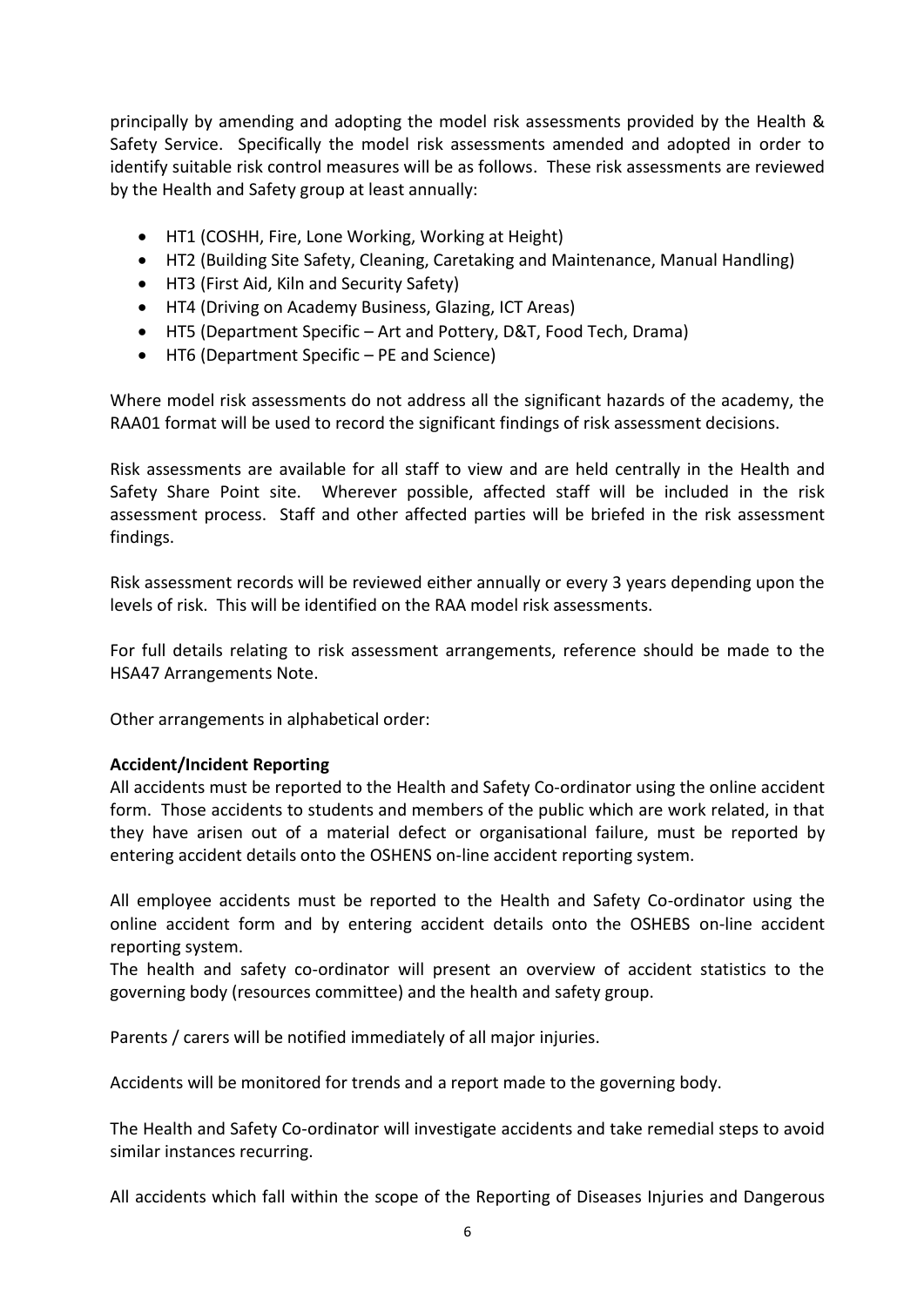Occurrence Regulations 2013 will be reported to the HSE via the OSHENS on-line accident reporting system. This will be undertaken by the Health & Safety Service.

For full details relating to accident reporting arrangements, reference should be made to the HSA01 Arrangements Note.

#### <span id="page-7-0"></span>**Asbestos**

The arrangements for the management of asbestos on the site are detailed in the Asbestos Management Plan (AMP). This is located in the Asbestos File within the office of the Health and Safety Co-ordinator.

The Asbestos Register is held in Reception office and will be made available to all staff and contractors prior to **any** work commencing on the fabric of the building or fixed equipment containing asbestos. No work can commence until permission to work has been given by the authorising manager named in the AMP.

The authorising manager shall ensure:

- The AMP is reviewed annually and that any changes are approved by the governing body
- That the Asbestos Register is consulted at the earliest possible opportunity in the planning process and that **all** work on the fabric of the building or fixed equipment is approved via the completion of the ASB1(A) form
- A visual inspection of those asbestos containing materials remaining on site is conducted and recorded on the ASB2(A) form according to the frequencies identified in the AMP
- All changes to asbestos containing materials on site, whether due to removal works or accidental damage, will be recorded in the Register

All parties will ensure that any damage to materials known or suspected to contain asbestos should be reported to Health and Safety Co-ordinator at the earliest opportunity.

For full details relating to the management of asbestos, reference should be made to the HSA04 Arrangements Note as well as the Asbestos Management Plan.

#### <span id="page-7-1"></span>**Communication and Training**

Detailed guidance and information about health and safety issues can be found in the Health & Safety Service's Arrangements Notes which are located in the OSHENS Document Library. The Health & Safety Service also provide competent health and safety advice for Academy staff and can be contacted on 01392 382027 or on [healthandsafety@devon.gov.uk](mailto:healthandsafety@devon.gov.uk)

The Health and Safety Law poster is displayed in the Staff Room.

Health and Safety Training

All employees will be provided with:

• induction training in the requirements of this policy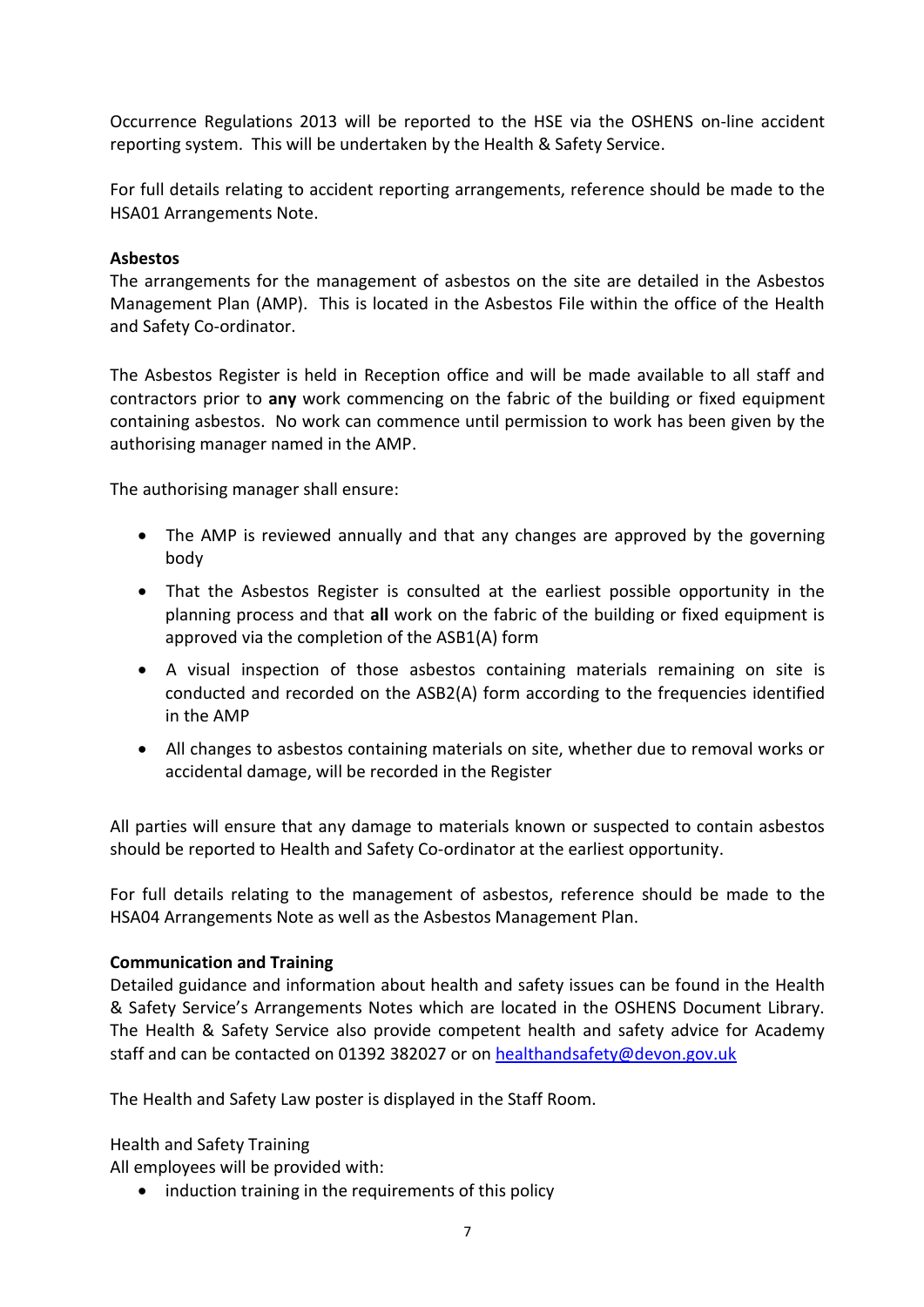- updated training in response to any significant change
- training in specific skills needed for certain activities as identified by the relevant risk assessment
- refresher training where required

Training records will be kept in SIMS and the Health and Safety Co-ordinator is responsible for co-ordinating health and safety training needs. This includes a system for ensuring that refresher training is undertaken within the prescribed time limits.

Each member of staff is also responsible for drawing the relevant line manager's attention to their own personal needs for training and for not undertaking duties unless they are confident that they have the necessary competence. All employees shall undertake work tasks as instructed and trained.

For full details relating to staff training, reference should be made to the HSA55 Training Arrangements Note.

#### <span id="page-8-0"></span>**Consultation**

Staff are represented on the Health and Safety Group. Consultation of day to day matters will be achieved by communication via email or verbally at staff briefings.

Members of staff with concerns should raise them initially with their departmental head or the Health & Safety Coordinator. If required, requests for external advice should then be sought from the Health & Safety Service for concerns of employees which cannot be resolved locally.

Staff should feel free to contact the appropriate trade union appointed Safety Representative. The governing body welcome the support of trade unions in health and safety matters.

For full details relating to staff consultation, reference should be made to the HSA08 Arrangements Note.

#### <span id="page-8-1"></span>**Contractors**

All contractors used by the college shall ensure compliance with relevant health and safety legislation, guidance and good practice.

All contractors must report to reception where they will be asked to sign the contractors visitors' book and wear an identification badge. Contractors will be issued with guidance on fire procedures, local management arrangements and vehicle movement restrictions. Where necessary, contractors will also be requested to sign to confirm that they have read and understood the Asbestos Register.

To ensure contractor competency, the Director of Finance and Resources and Premises Manager will undertake appropriate competency checks prior to engaging a contractor. Contractors will be asked to provide risk assessments and method statements specific to the site and works to be undertaken. The academy, contractor(s) and any subcontractor(s) involved will agree the risk assessment and safe systems of work to be used prior to works commencing on site.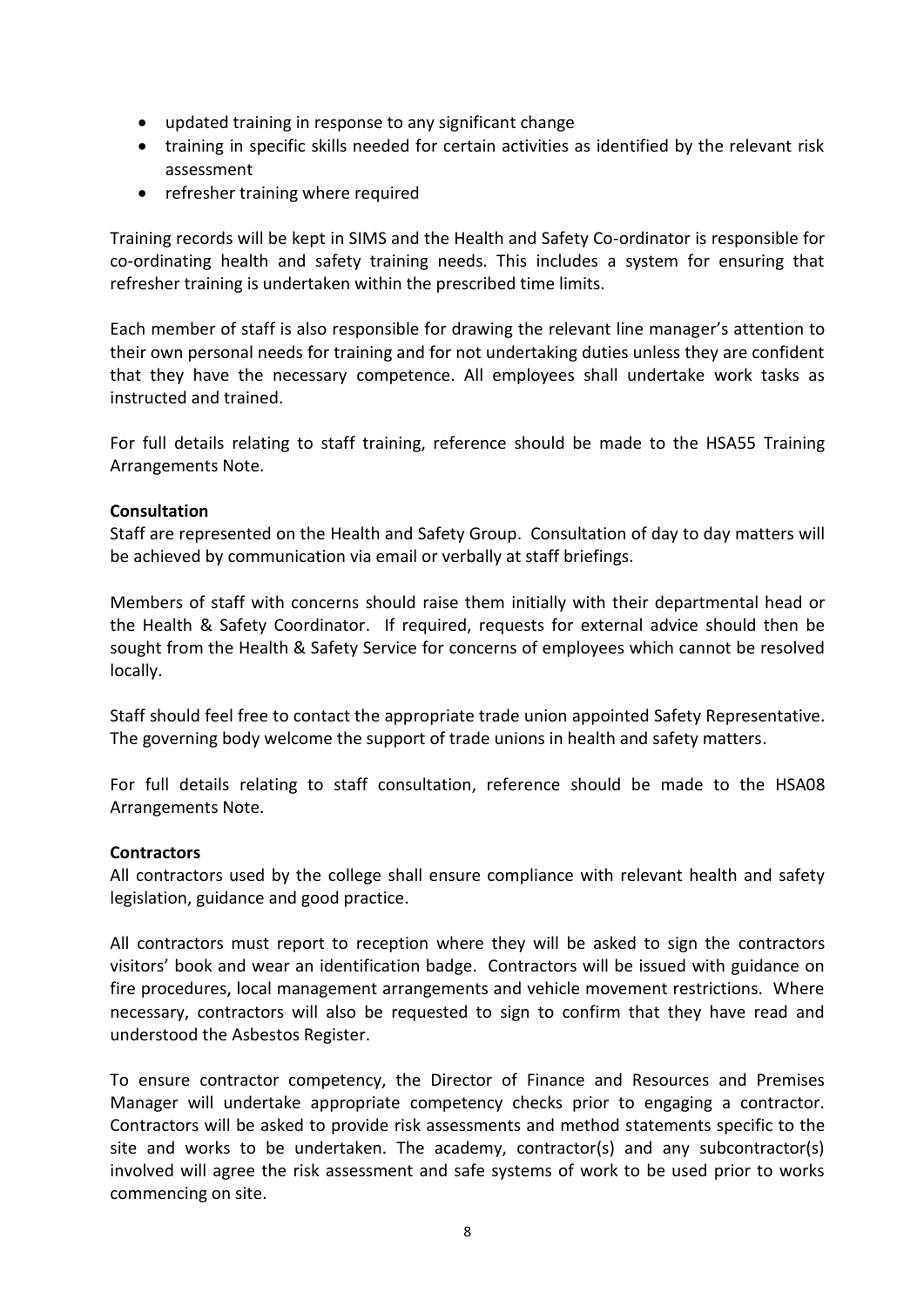The Premises Manager is responsible for monitoring areas where the contractor's work may directly affect staff and students and for keeping records of all contractor work. The Director of Finance and Resources and Premises Manager will ensure that the specific client requirements of the Construction (Design & Management) Regulations 2007 have been complied with.

For full details relating to the control of contractors, reference should be made to the HSA07 CDM Arrangements Note.

#### <span id="page-9-0"></span>**Curriculum Activities**

Risk assessments for curriculum activities will be carried out by the relevant Heads of Department / Subject Co-ordinator using the appropriate Health & Safety Service's model risk assessments listed above.

Within science, CLEAPSS Hazcards, PX documents and the Recipe Handbook's are used as model risk assessments to manage the risks within practical activities. The specific controls adopted in these activities will be checked against these models and significant findings incorporated into schemes of work / lesson plan / technicians requisition sheets.

For full details relating to the higher risk curriculum areas, reference should be made to the HSA03, HSA11, HSA42 and HSA49 Arrangements Notes.

#### <span id="page-9-1"></span>**Display Screen Equipment (DSE)**

All staff who use computers daily for continuous spells of an hour or more, or a total daily time of 3 hours or more will have a DSE assessment carried out. This will be achieved by completing the OSHENS DSE online training and assessment.

Staff identified as DSE users are entitled to an eyesight test for DSE use every 2 years by a qualified optician.

For full details relating to DSE, reference should be made to the HSA12 DSE Arrangements Note.

#### <span id="page-9-2"></span>**Fire Safety**

The Principal is responsible for ensuring the academy's fire risk assessment is undertaken using the RAA08 document and controls implemented accordingly. The fire risk assessment is located in the Health and Safety Share Point site and will be reviewed annually.

Fire and emergency evacuation procedures are detailed in the Fire Emergency Plan document which is located in the Health and Safety SharePoint site and a summary Fire Action notice will be posted at the exit point of each room. These procedures will be reviewed along with the fire risk assessment and are made available to all staff as part of the college's induction process.

All staff will be briefed in the contents of the Fire Emergency Plan on an annual basis. This will be augmented by fire drills which will be undertaken termly and results recorded in the Fire Log book. Additional specific fire safety training will be undertaken as identified in the Fire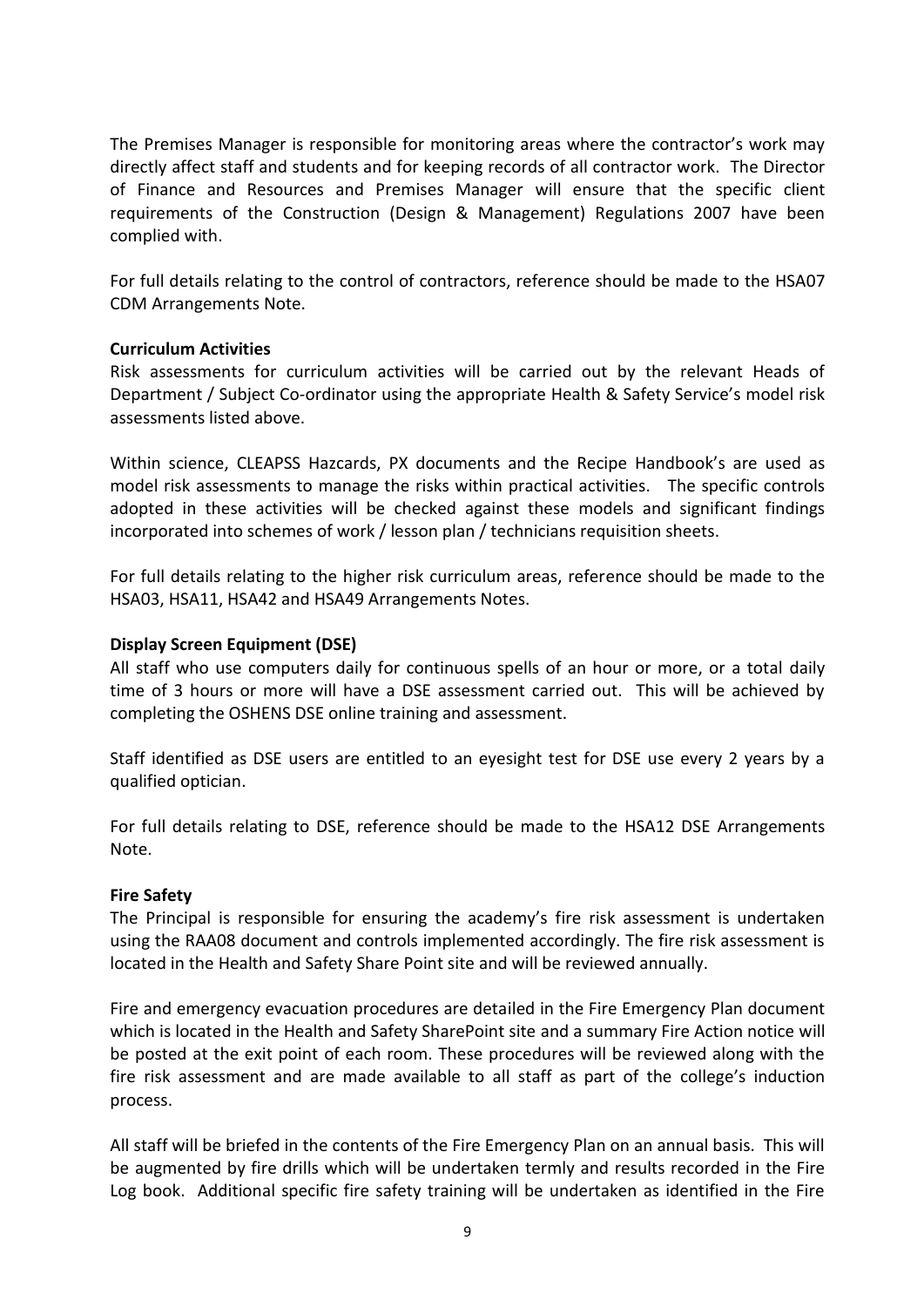Risk Assessment.

Evacuation procedures are also made known to all contractors / visitors.

The Director of Finance and Resources and Premises Manager is responsible for ensuring that the academy's Fire Log is kept up to date and that the following inspection / maintenance is undertaken:

- Dates of fire fighting equipment inspections and checks
- Dates and outcome of fire alarm system(s) inspections and checks
- Dates and outcome of emergency lighting system records of tests
- Dates and outcome of visits by Devon & Somerset Fire & Rescue
- List of all fire training / instruction carried out
- Dates and outcome of fire drills

Procedures for other critical incidents and off-site emergencies are contained within the Academy's Emergency Management Plan which is located in the Health and Safety SharePoint Site and will be reviewed annually.

For full details relating to fire safety, reference should be made to the HSA18 Fire Safety Arrangements Note.

#### <span id="page-10-0"></span>**First Aid**

The college has risk assessed the need for first aid provision and this is recorded on the RAA09 risk assessment document.

For full details relating to first aid, reference should be made to the HSA19 First Aid Arrangements Note.

#### <span id="page-10-1"></span>**Hazardous Substances**

Where it is consistent with the effective performance of the task in hand, every attempt will be made to choose the least harmful chemical possible.

Within curriculum areas Heads of Department are responsible for the safe use and storage of hazardous substances within their areas of control. Specifically, Heads of Department must ensure that an uptodate inventory of hazardous substances and CLEAPSS model risk assessments are in place within their department. It shall be ensured that the findings of model risk assessments are incorporated into point-of-use documents within the department.

In all other areas the responsible manager shall ensure that:

- an inventory of all hazardous substances used within their area of responsibility is compiled and kept up to date
- Material Safety Data Sheets (MSDS) are obtained from the relevant supplier for all such materials
- risk assessments are conducted and that these assessments are recorded and control measures are understood by those staff that are exposed to the product/substance.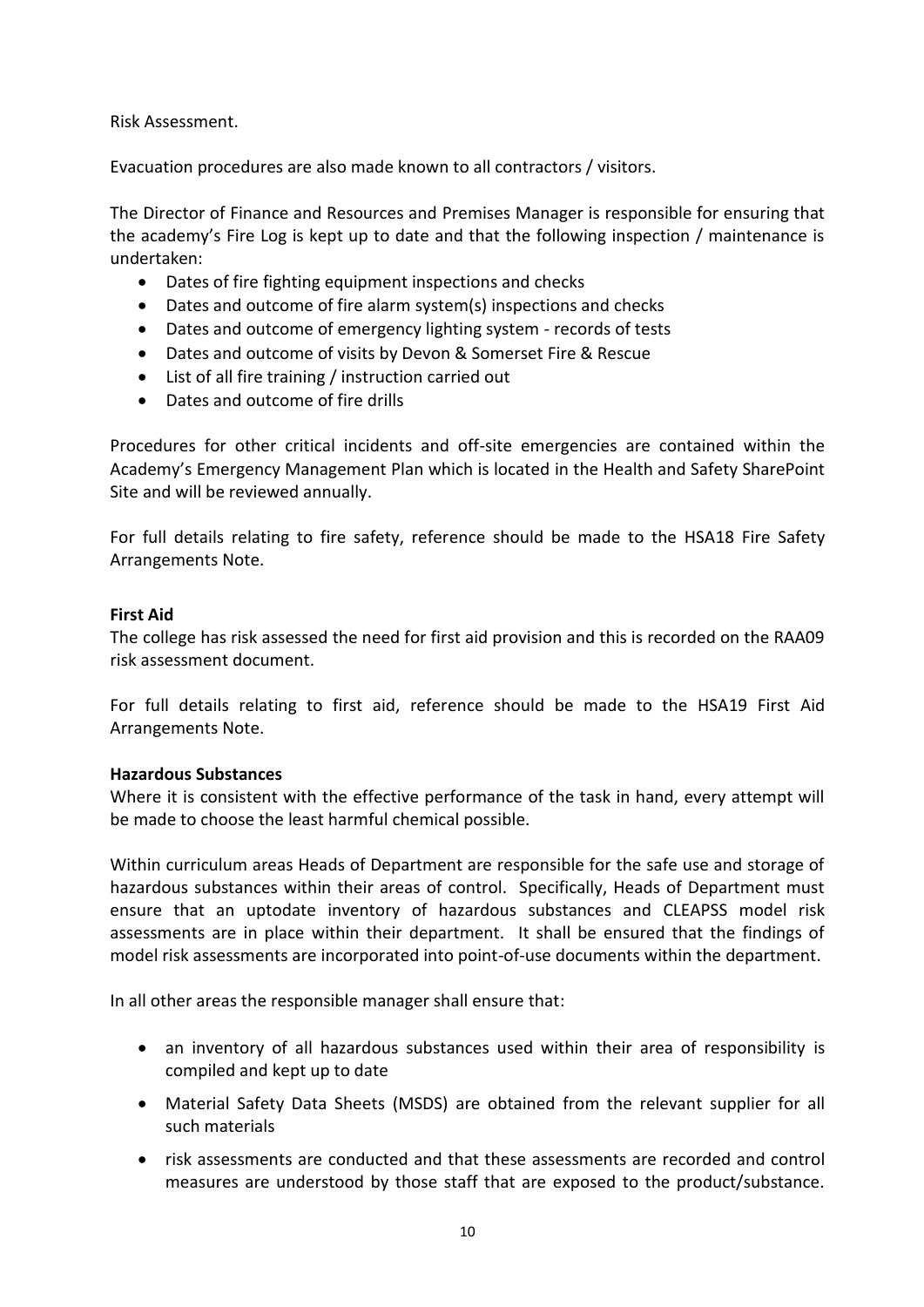This will include the identification and provision of appropriate Personal Protective Equipment

- all chemicals are appropriately and securely stored out of the reach of children
- all chemicals are kept in their original packaging and never decanted into unmarked containers

For full details relating to the control of hazardous chemicals, reference should be made to the HSA10 COSHH Arrangements Note.

#### <span id="page-11-0"></span>**Legionella**

A water risk assessment for the academy has been completed by an external contractor and they are responsible for ensuring that the identified operational controls are being conducted and recorded in the water hygiene log book. This risk assessment will be reviewed where significant changes have occurred to the water system.

For full details relating to the control of legionella, reference should be made to the HSA28 Legionella Arrangements Note.

#### <span id="page-11-1"></span>**Lettings/shared use of premises**

The employing body will ensure that the hirer/tenant has public liability insurance and will share with the hirer/tenant all relevant Academy health and safety information. The hirer/tenant will be required to provide a copy of their risk assessment where their activities present a significant hazard either to the building itself or to the safety or health of the occupants within it.

#### <span id="page-11-2"></span>**Maintenance of Plant and Equipment**

Regular inspection and testing of college equipment is conducted to legislative requirements by competent contractors. Records of such monitoring will be kept by the Director of Finance and Resources. All staff are required to report any problems found with plant/equipment to the responsible manager. Defective equipment will be clearly marked and taken out of service by storing in a secure location pending repair / disposal.

Please see the Building Certificate Checklist, maintained by the Director of Finance and Resources, for an exhaustive list of all the statutory and non-statutory checks carried out by the academy.

Where plant and equipment present significant hazards, risk assessments will be undertaken and any training needs and personal protective equipment requirements are provided.

#### <span id="page-11-3"></span>**Electrical Safety**

All staff will conduct a visual inspection of plugs, cables and electrical equipment prior to use. Defective equipment will be reported to the Premises Manager.

All portable items of electrical equipment will be subject to formal inspection and, where appropriate, a testing regime on an identified cycle dependant upon the level of risk associated with the particular appliance.

The relevant departmental managers are responsible for keeping an up-to-date inventory of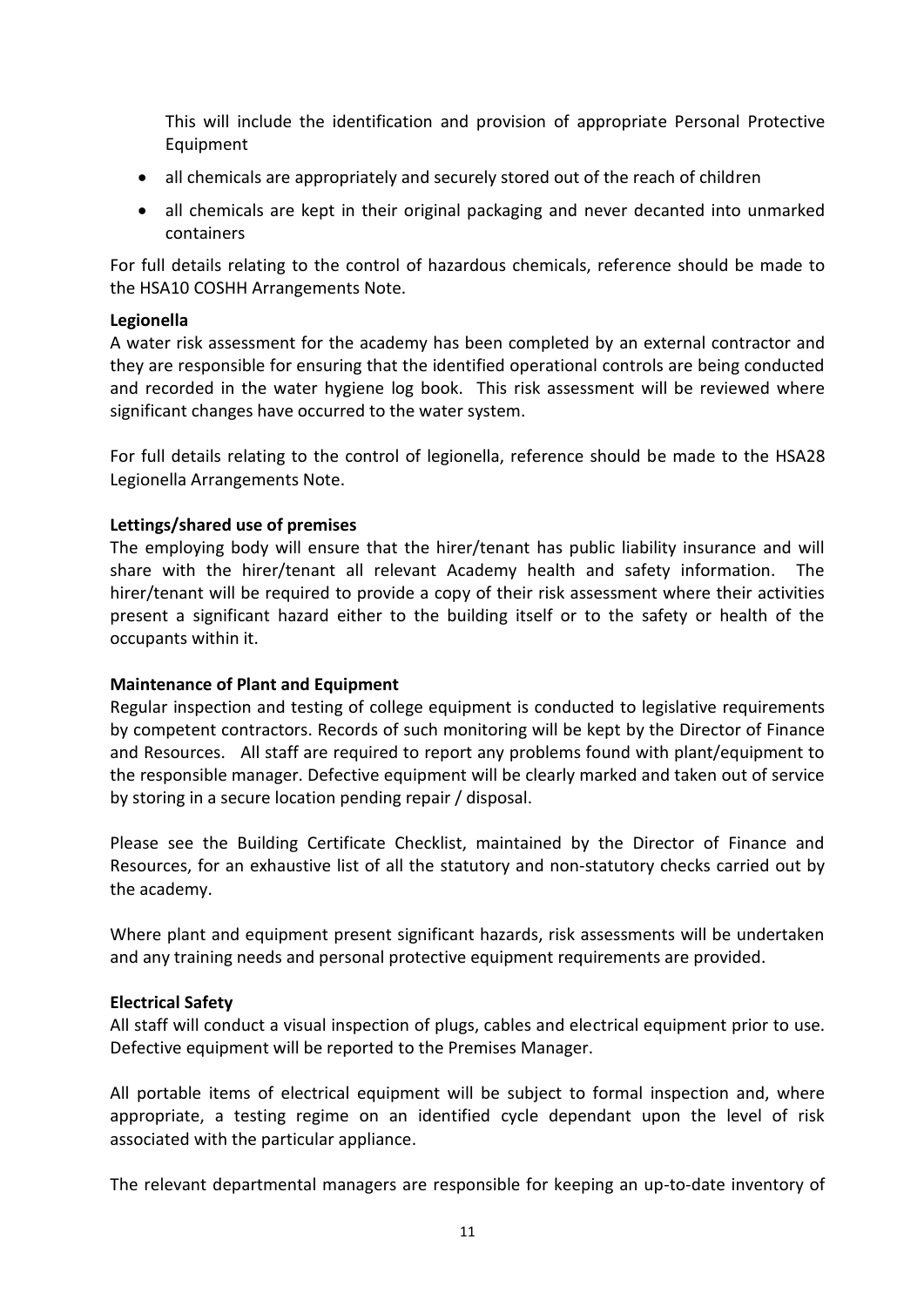all relevant electrical appliances within their areas of responsibility and for ensuring that all equipment is inspected and where appropriate tested according to the frequencies set out above.

Personal items of equipment should not be brought into the academy without prior authorisation and must be subjected to the same inspection process as academy-owned equipment.

An electrical installation test will be conducted by every 5 years. The Director of Finance and Resources and Premises Manager are responsible for arranging the remedial actions for all Code 1 and 2 non-compliances identified in the report.

For full details relating to work equipment and electrical safety, reference should be made to the HSA16 and HSA58 Arrangements Notes.

#### <span id="page-12-0"></span>**Monitoring**

The Principal, assisted by the Health and Safety Co-ordinator, will put in place procedures to monitor compliance with the arrangements described in this policy. The central component of this process is the 3 yearly Health & Safety Review process undertaken by the Health & Safety Service. Feedback from this process is to be referred to the governing body.

A general inspection of the site will be conducted at least termly and be undertaken by the Director of Finance and Resources and Premises Manager. Inspections of individual departments will be carried out by Heads of Department or nominated staff.

In both cases the person(s) undertaking inspection will complete a report in writing and submit this to the Health and Safety Co-ordinator. Responsibility for following up items detailed in the safety inspection report will rest with the Health and Safety Co-ordinator.

Other processes employed to monitor compliance with this policy and health and safety performance in general include:

- Regular Health and Safety group meetings
- Maintenance reports
- Training
- Audits

For full details relating to monitoring, reference should be made to the HSA05 Audit & Monitoring Arrangements Note.

#### <span id="page-12-1"></span>**Moving and Handling**

Generic risk assessments for regular manual handling operations are undertaken as described in the risk assessment section above. Staff engaged in these activities will be provided with information on safe moving and handling techniques and will receive specific training where the need is identified in the risk assessment.

All manual handling activities which present a significant hazard, which are not accounted for in the generic risk assessments described above, will be reported to the Health and Safety Co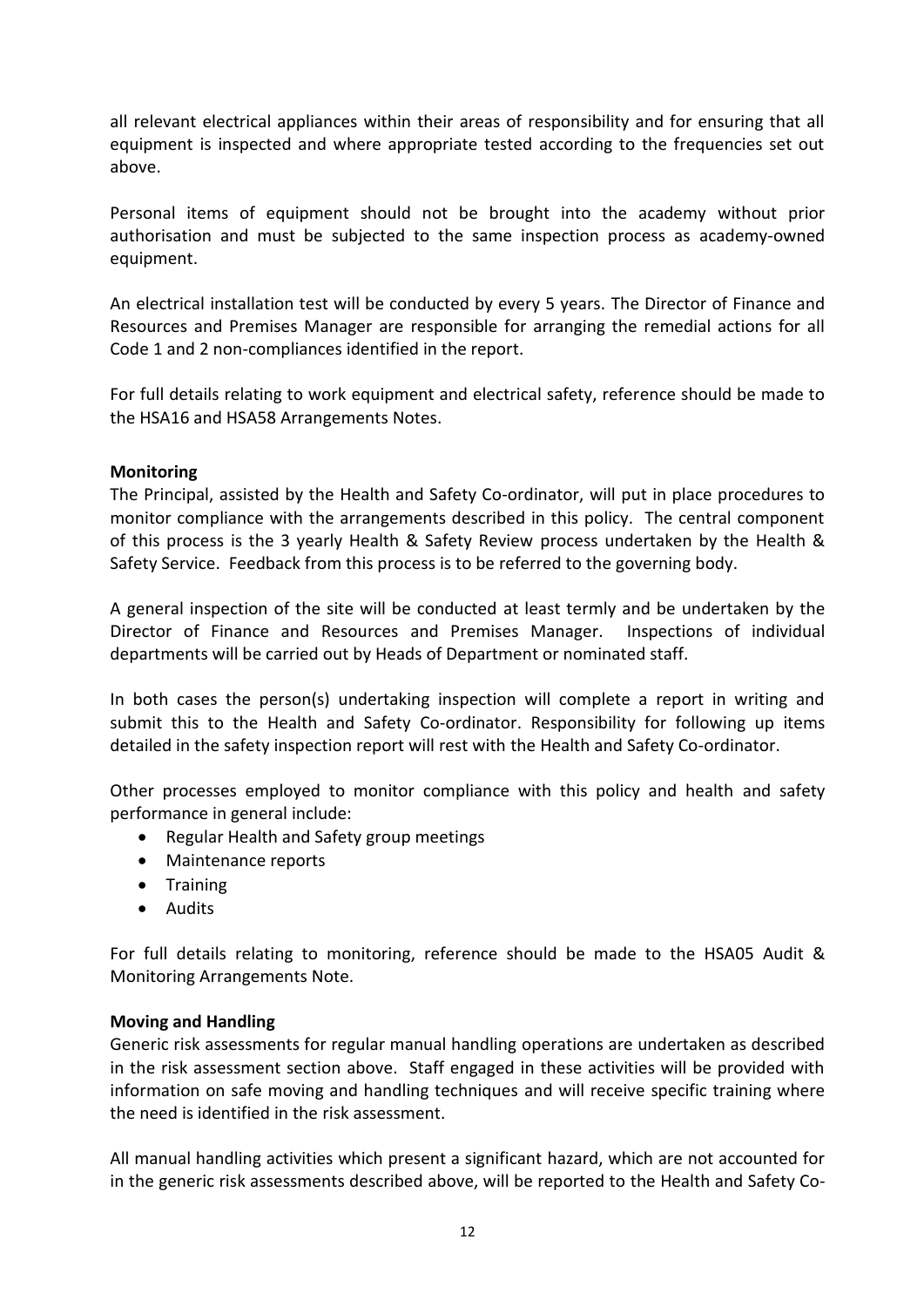ordinator. Where such activities cannot be avoided, a specific risk assessment will be conducted to ensure such risks are adequately controlled. A copy of this assessment will be provided to employees who must follow the instructions given when carrying out the task. Staff should ensure that they do not lift heavy items unless they have received a briefing on the control measures in place.

All moving and handling of students will be risk assessed by the relevant member of staff and recorded in a specific Handling Plan for the individual concerned. The format found in the HSA0035 Arrangements Note will be used. All staff who move and handle students will receive appropriate training both in the controls listed in the Handling Plan and specific training on any lifting equipment that they may be required to use. Equipment for moving and handling people is subject to inspection on a 6 monthly basis by an external contractor. See Building Certification Checklist.

For full details relating to moving and handling, reference should be made to the HSA34/35 Moving and Handling Arrangements Notes.

#### <span id="page-13-0"></span>**Offsite Visits**

The Academy has adopted the Devon County Council (DCC) document Outdoor Education, Visits and Off-site Activities Health & Safety Policy 2016 as its own policy.

The academy's local arrangements for offsite visits are detailed in the separate Management of Outdoor Education, Visits and Off-Site Activities policy and Standard Operating Procedures which are reviewed annually.

#### <span id="page-13-1"></span>**Personal Safety and Security**

The academy believes that staff should not be expected to put themselves in danger and will not tolerate violent / threatening behaviour to its staff.

Staff will report any such incidents in accordance with agreed accident/incident reporting procedures.

Working alone will be avoided wherever possible. Work carried out unaccompanied or without immediate access to assistance will be risk assessed by the relevant line manager in order to identify and implement control measures.

Staff working outside normal college hours must obtain permission from the line manager.

The requirement to undertake a lone working risk assessment will also extend to working alone off-site where staff conduct home visits.

Risk assessments will be reviewed annually or after significant change and recorded by amending the RAA13 risk assessment document.

#### **Academy Security**

The Director of Finance and Resources is responsible for undertaking a risk assessment for site security in order to identify and implement control measures in this area.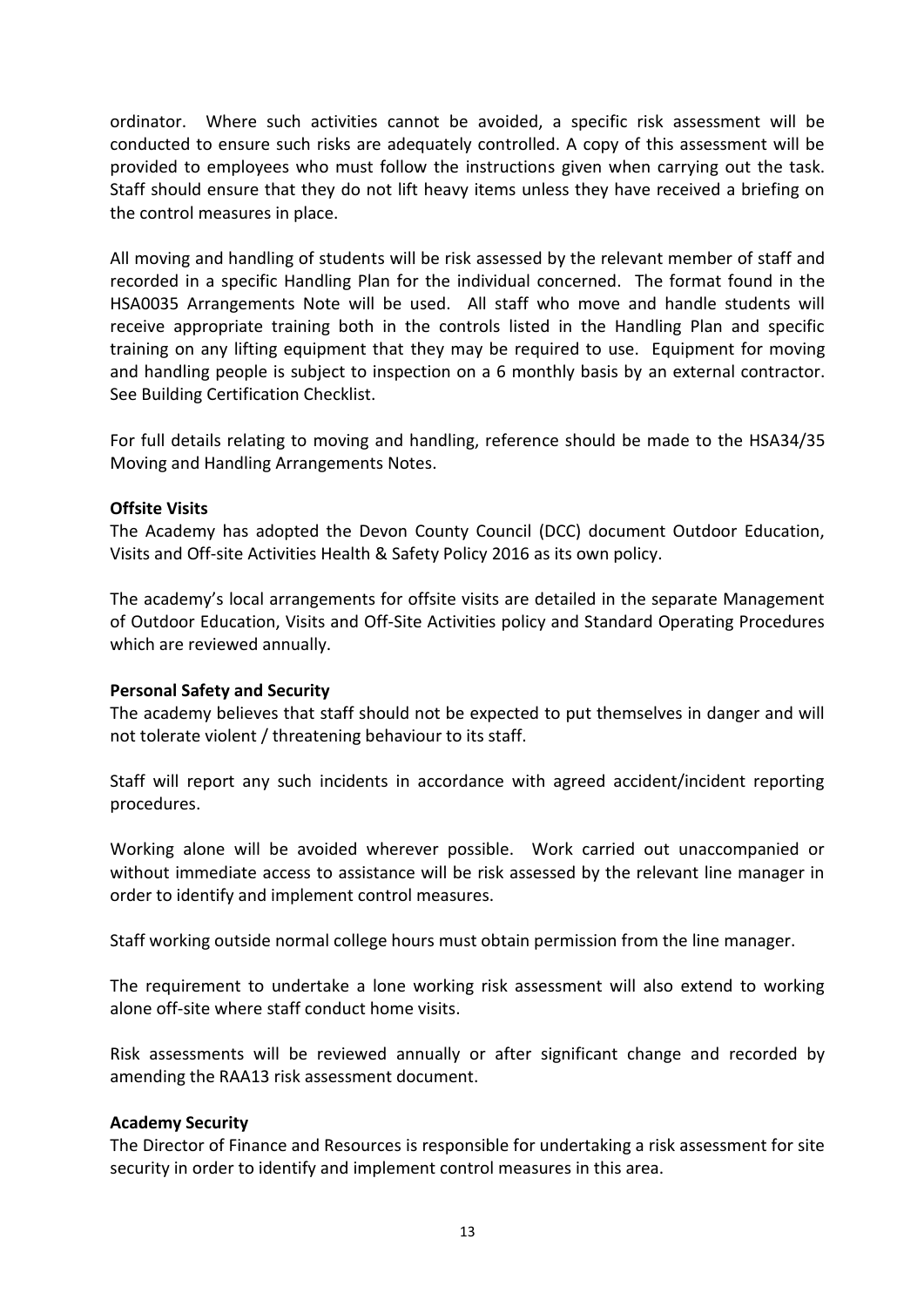This will be reviewed annually or after significant change and recorded by amending the RAA24 risk assessment.

For full details relating to security and lone working issues, reference should be made to the HSA31 Lone Working and HSA50 Security Arrangements Notes.

#### <span id="page-14-0"></span>**Radioactive Sources**

The Academy has adopted the CLEAPSS guidance L93 'Managing Ionising Radiations and Radioactive Substances in Schools & Colleges' as its policy arrangements for the use of radioactive sources. The separate Standard Operating Procedures outline the precise procedures to be followed.

- CLEAPSS provide the Radiation Protection Adviser (RPA). The name and contact details are contained within the Standard Operating Procedures document
- The Health & Safety Service provide the Radiation Protection Officer role and contact details are contained within the Standard Operating Procedures document
- The Radiation Protection Supervisor is Brian Woodward. The RPS is responsible for ensuring that the Use Log is kept up to date and, where required, leak tests are conducted and recorded annually in the relevant Source History

For full details relating to the safe use of radioactive sources, reference should be made to the L93 'Managing Ionising Radiations and Radioactive Substances in Schools & Colleges' document.

#### <span id="page-14-1"></span>**Radon Gas**

The academy is located in a radon affected area as defined by Public Health England (PHE). Consequently, radon gas levels will be measured on a 7-10 year cycle and detectors returned to PHE for analysis.

If levels are below the 300Bq/m3 threshold, this process of measurement will continue. If readings exceed the 300 Bq/m3 threshold a Radiation Protection Adviser (RPA) will be engaged and a risk assessment of staff exposure will be undertaken in consultation with the RPA. Based upon the findings of this assessment, suitable mitigation systems will be identified and installed to reduce the radon level to well below 300 Bq/m3. These systems will be maintained.

#### <span id="page-14-2"></span>**Stress/Wellbeing**

The Academy is committed to promoting high levels of health and well being and recognises the importance of identifying and reducing workplace stressors through risk assessment in line with the HSE's management standards.

The Academy offers employee access to occupational health services and counselling and will respond to individual concerns. Where appropriate, risk assessment findings will be recorded on the RAA25 document.

For full details relating to staff wellbeing, reference should be made to the HSA24 Health Issues for Staff Arrangements Note.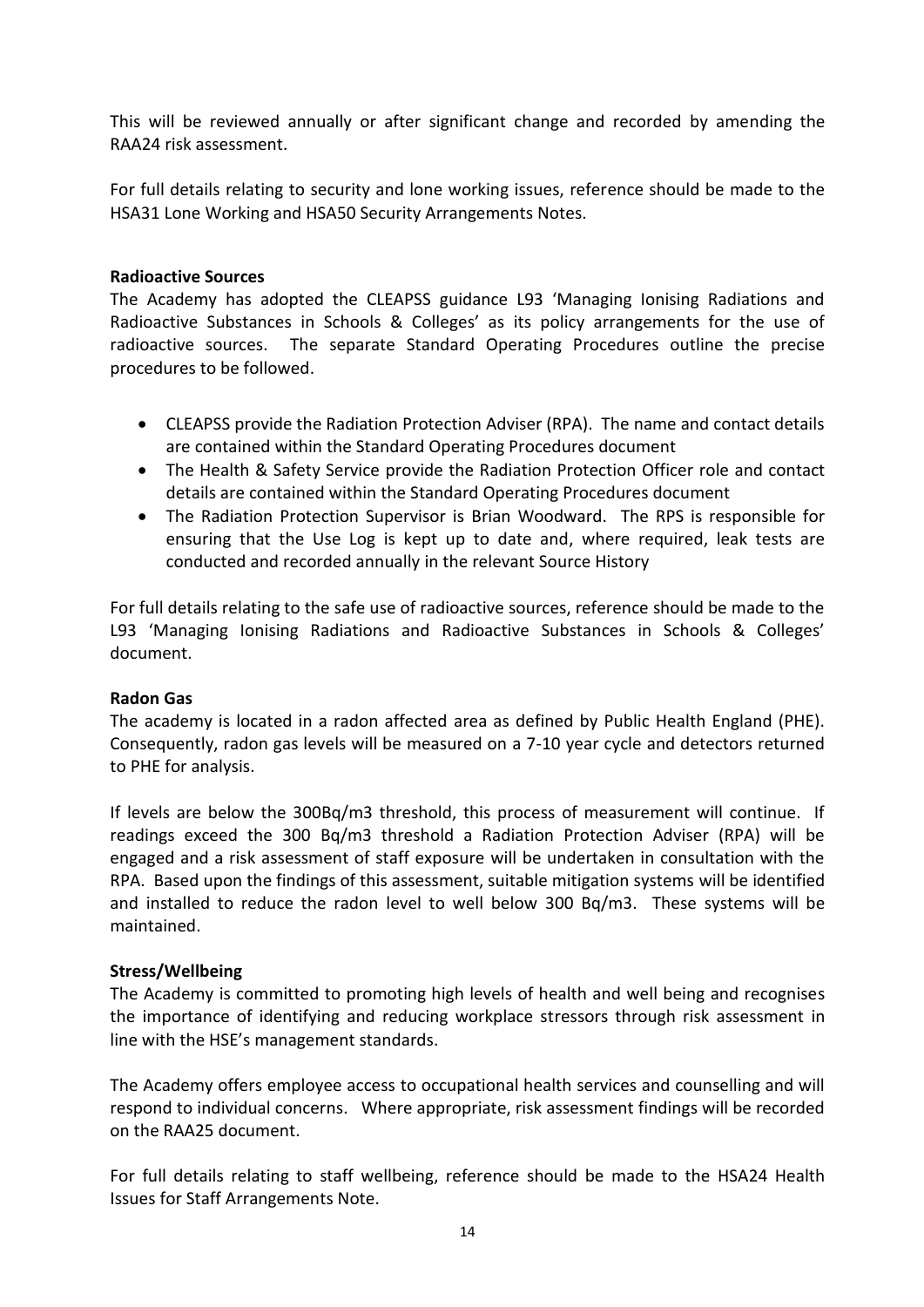#### <span id="page-15-0"></span>**Tree Safety Management**

The academy will ensure that formal tree inspections are undertaken for trees which present a significant risk because of their age, condition or proximity to pedestrian routes or busy areas. The academy will also arrange for an inspection following severe weather conditions.

Where the tree inspection process makes recommendations for remedial actions, the academy will implement them as described.

Records of tree inspections and associated remedial works are kept on site.

#### <span id="page-15-1"></span>**Work at Height**

Work at height will be avoided wherever possible. Work carried out at height where a significant injury could result will be risk assessed by the relevant line manager in order to identify and implement control measures. Staff who work at height will be briefed in risk assessment findings. When working at height (including accessing storage or putting up displays) appropriate stepladders or kick stools are to be used. Staff must not climb onto tables and chairs etc.

Formal training on work at height will be undertaken where the need is identified in the work at height risk assessment. Such training will also be undertaken by those who line manage staff who work at height. The Academy's nominated person(s) responsible for work at height is/are the Director of Finance and Resources and Premises Manager, in conjunction with relevant departmental managers and team leaders.

The nominated person(s) shall ensure:

- all work at height is risk assessed and properly planned and organised
- all those involved in work at height are trained and competent to do so
- the use of access equipment is restricted to authorised users
- a register of access equipment is maintained and all equipment is regularly inspected and maintained

For full details relating to the control of work at height, reference should be made to the HSA60 Work at Height Arrangements Note.

#### <span id="page-15-2"></span>**Work Experience**

The Senior Vice Principal is responsible for managing and co-ordinating work experience.

All placements are subject to pre-placement checks by Careers South West who will assess the suitability of the placement and maintain a list of suitable host employers. No work experience placement will go ahead if deemed unsuitable.

- If significant hazards exist within the work tasks of any work placement, these will be risk assessed by the host employer and findings will be communicated to the student and their parents/guardians
- All students are briefed before taking part in work experience on supervision